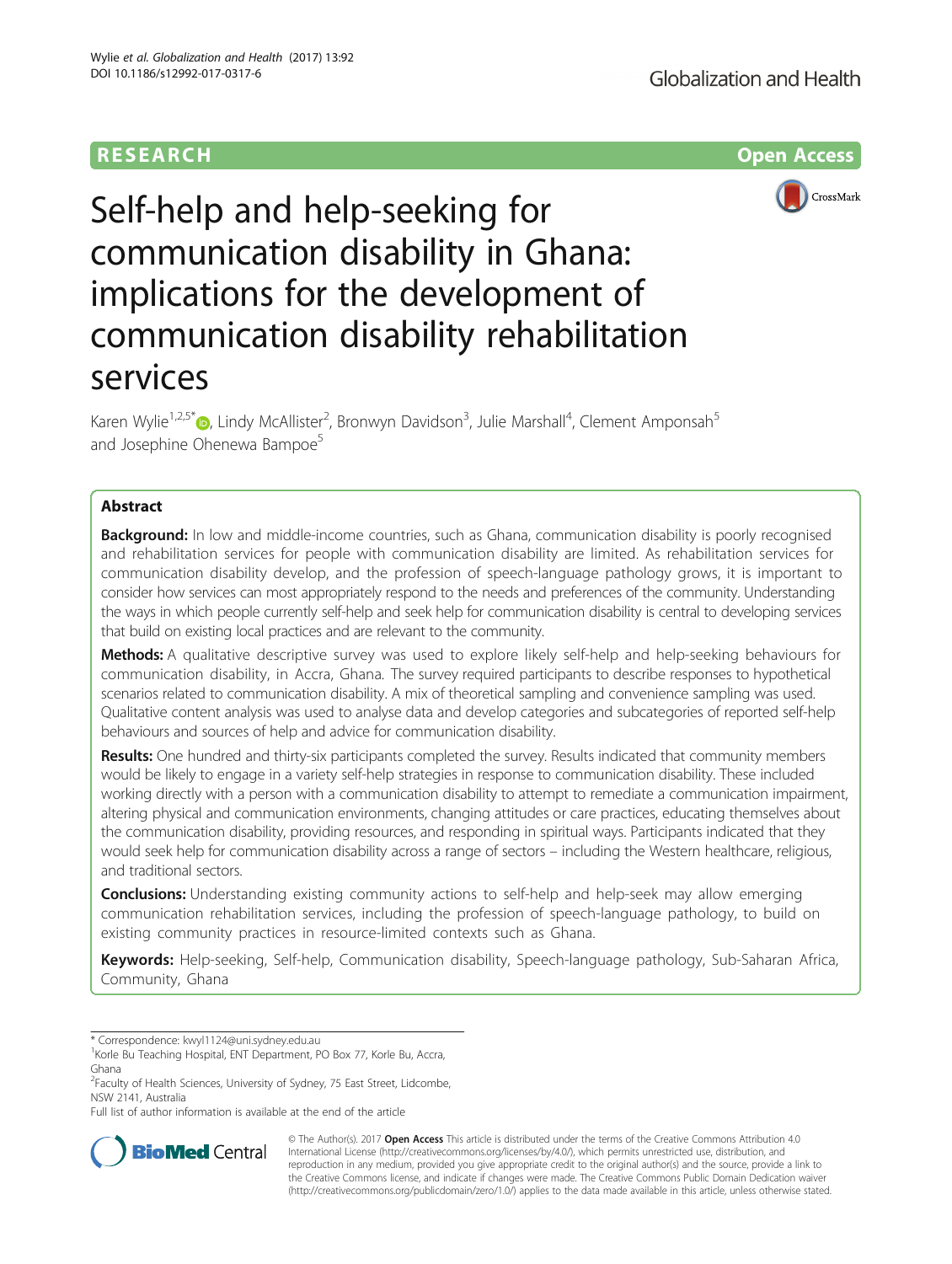## Background

Responses to illness and disability are diverse and shaped by a complex interplay of culture, community context and personal factors. The ways in which people respond to illness and disability may impact their long-term outcomes [[1\]](#page-10-0) as these responses influence decisions about intervention. Responses may include how families react to disability, including how they self-help, and where they seek help for the person with a disability. An understanding of what people do to help themselves and their families, and whether and when people choose to access particular services, is useful in planning and adapting rehabilitation services to make them relevant to local contexts.

The development of responsive and relevant rehabilitation services is particularly crucial in low and middle-income countries<sup>1</sup> (LMICs), including those of sub-Saharan Africa (SSA) where many people with disabilities (PWD) continue to lack access to basic rehabilitation services [[2](#page-10-0)–[5](#page-10-0)]. Scaling up rehabilitation is on the global agenda, with recent calls by the World Health Organization for countries to address severe rehabilitation workforce shortages, and improve service co-ordination, funding and facilities [\[6, 7](#page-10-0)]. In response to the World Report on Disability [\[8\]](#page-10-0), the World Health Organization's 'Global Disability Action Plan 2014–2021' targets improvements to rehabilitation services and supports for people with disabilities [[7](#page-10-0)]. The recent high-level meeting, 'Rehabilitation 2030 - A Call for Action, brought together stakeholders from across the globe to discuss the ways forward, and included a commitment by participants to work towards developing the re-habilitation workforce relevant to each country context [[9](#page-10-0)]. Workforce shortages, and challenges in achieving an appropriate skill-mix amongst rehabilitation workers, are well documented barriers to the development of appropriate rehabilitation services [\[10, 11](#page-10-0)].

Rehabilitation services for people with communication disabilities (PWCD) are particularly challenging in SSA [[12](#page-10-0)–[14](#page-10-0)], despite broad estimates suggesting that between 25 and 49% of PWD may experience some form of communication disability<sup>2</sup> [\[15, 16](#page-10-0)]. In SSA, communitybased rehabilitation (CBR) workers frequently lack training in communication disability [\[8](#page-10-0), [17\]](#page-10-0). The availability of speech-language pathologists<sup>3</sup> (SLPs), professionals who provide communication disability rehabilitation in High Income Countries<sup>1</sup> (HIC), has been virtually nonexistent, with many countries across SSA reporting few, if any, SLPs in-country [\[18, 19\]](#page-11-0).

Wickenden outlined a range of conditions that may indicate readiness for the development of communication disability rehabilitation services in LMICs, including the development of the profession of speech-language pathology (SLP) [[20\]](#page-11-0). These included a range of indicators related to political stability, economic development, and governance; development indicators – including health, education, mortality, and morbidity outcomes; implementation of key human-rights conventions; growing disability awareness and activism; and the existence of a range of specialized skills and services in related fields. Ghana is a lower middle-income country [[21](#page-11-0)], well-placed to develop rehabilitation services for people with communication disability. It is a well-recognised leader in West Africa, in key areas including economic development and freedom of speech [\[22](#page-11-0)]. It has a policy of universal primary education [\[23\]](#page-11-0), has demonstrated steady improvements in health care [\[24\]](#page-11-0) and is a signatory to the Convention on the Rights of Persons with Disabilities [[25](#page-11-0)]. Significant challenges remain in the organisation and delivery of rehabilitation services [\[26, 27](#page-11-0)]. Both healthrelated rehabilitation services and CBR approaches have been adopted in Ghana [\[27](#page-11-0)], although both approaches continue to be significantly underdeveloped, with concerns about poor uptake of CBR services by PWD, and a paucity of professionals, including physiotherapists, occupational therapists and SLPs, to provide healthrelated rehabilitation [[28](#page-11-0)]. The SLP workforce in Ghana reflects the wider workforce challenges across SSA [[18](#page-11-0)] with estimates of approximately five practising SLPs [[29](#page-11-0), [30](#page-11-0)] providing services in a country of 27 million people [[31](#page-11-0)]. During the past decade, training for SLP has commenced in a number of sub-Saharan African countries [[14](#page-10-0)], including Ghana [\[30\]](#page-11-0).

While development of the SLP profession is a laudable goal in increasing rehabilitation services for PWCD in SSA, it requires critical examination [[32](#page-11-0)]. SLP is a profession based on Eurocentric cultural beliefs and practices [[32](#page-11-0), [33](#page-11-0)] Eurocentrism emphasizes cultural beliefs and values originating from European or "western" cultures, often to the exclusion of other worldviews [[33](#page-11-0)]. Eurocentric beliefs are reflected in the approaches to rehabilitation used by the SLP profession. For example, Western parenting approaches including parent-child style of play are often used in SLP. Geiger [[34](#page-11-0)] highlighted the need for communication rehabilitation to adopt culturallyspecific approaches in the African context, building on existing and culturally relevant resources and practices.

In Ghana, as in much of SSA, Eurocentric approaches to the management of disease and disability have been adopted, however traditional beliefs and the use of traditional interventions also continue to commonplace [[35](#page-11-0)–[37\]](#page-11-0). Spiritual beliefs regarding disability causation and treatment are widespread in SSA, including Ghana [[29](#page-11-0), [37](#page-11-0), [38\]](#page-11-0) with a number of traditional responses being linked historically to neglect, abuse, and infanticide [\[39](#page-11-0)– [41](#page-11-0)], however a mix of beliefs is likely to be present in the community, influenced by a variety of factors including the adoption of religion and Western lifestyles [\[29, 42\]](#page-11-0).

Traditional interventions and religion appear to play a key role in the lives of people with disability in SSA [[38](#page-11-0),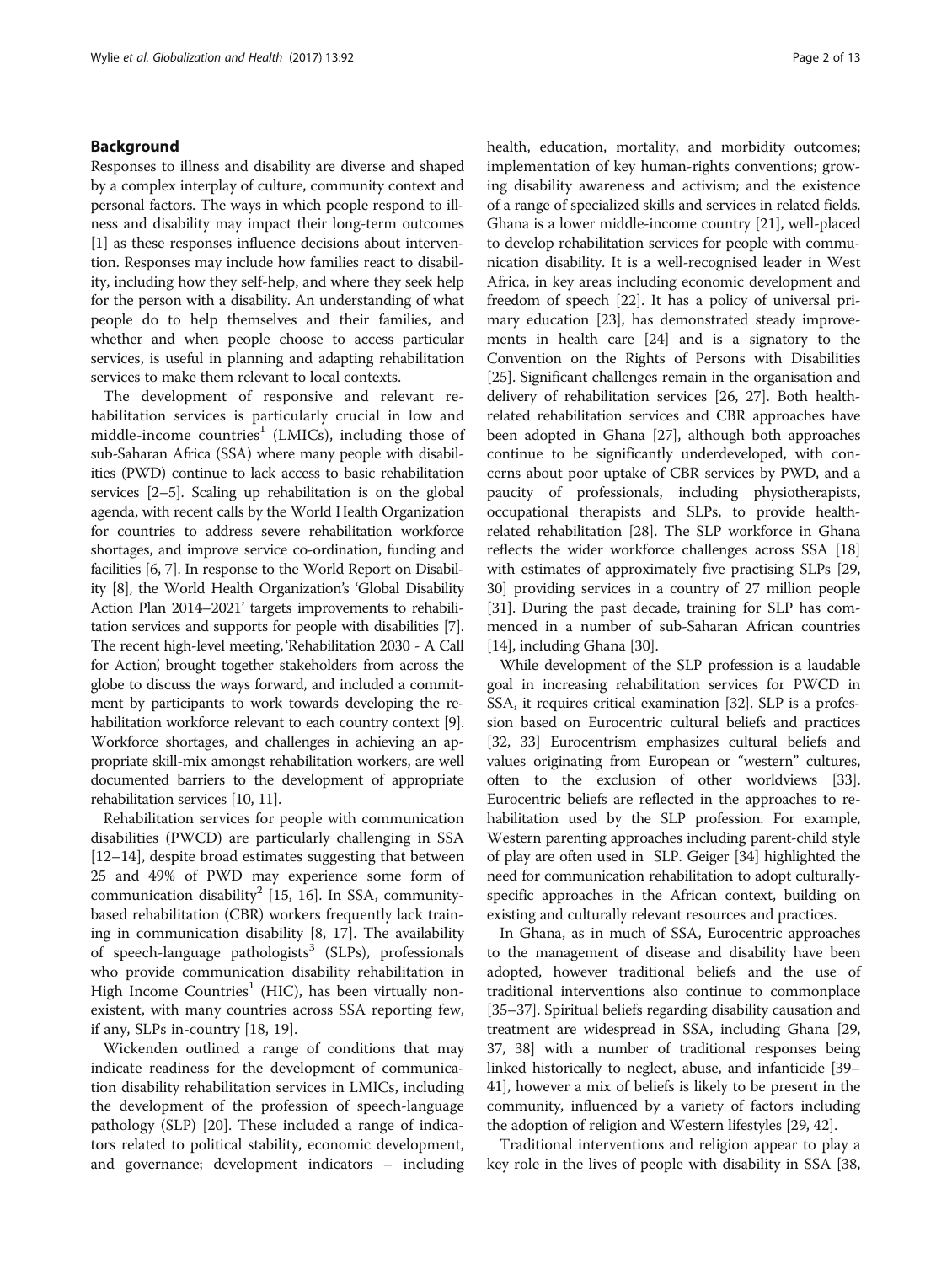[43\]](#page-11-0). Kassah [[44](#page-11-0)] described the situation for PWD in Ghana, where "the shrines of traditional healers and spiritual churches become the abodes of the stigmatized" (p 70), as belief in the potential for cure of a number of disabilities, including intellectual disability, remains strong [[29\]](#page-11-0). The desire for curative solutions to disability is unsurprising as, despite growing awareness of the rights of PWD in Ghana [[42](#page-11-0), [45\]](#page-11-0), stigma associated with disability continues to be widespread [[44, 45\]](#page-11-0).

There is limited research exploring community responses to communication disability in the region. Outside SSA, Hopf et al. [[46](#page-11-0)] replicated and expanded the method described in this paper, undertaking a community survey of 144 people in Fiji. They found that community members indicated that they would seek information, assess the PWCD, teach new skills, pray and attempt to change behaviours of themselves and others, in response to the communication disability. Community members would reportedly seek help from a range of sources, including both western medicine and traditional services. Within SSA, Semela [[43](#page-11-0)] described the services that faith healers provide for families in South Africa and discussed the importance of culture and traditional belief in the provision of rehabilitation services for communication disability. This has been supported by more recent research describing the importance of both belief and tradition in service provision for PWD/PWCD [[38, 47](#page-11-0)].

In Ghana, it is not known how, or if, people who experience communication disability and their families attempt to help themselves or seek help. This exploratory study aimed to describe the variety of self-help actions community members in Accra would undertake, and to examine the range of sectors or professions that community members in Accra would use to seek help, if they experienced communication disability within their family.

## Methods

## Study design

This study used qualitative description [[48\]](#page-11-0) to explore the range of likely self-help and help-seeking behaviours of community members in Accra. Qualitative description is valuable in social and behavioural sciences research which aims to explore and describe situations and focus on the "what rather than how or why something has happened" ([[49\]](#page-11-0), p 129). This research is located within a pragmatic research paradigm, which asserts that interaction between belief and action creates meaning and shapes the search for knowledge [\[50](#page-11-0)]. Methodology selection in pragmatic research is guided by the potential use or consequence of the outcome of the enquiry [\[51](#page-11-0)].

A qualitative, oral survey was used to gather a range of perspectives from a diverse group of community members. Qualitative surveys are useful in exploring the

diversity of experiences within a population or community of interest [\[52](#page-11-0), [53](#page-11-0)]. Qualitative surveys with community members were selected over other possible research methods, such as in-depth interviewing, as gathering a range of perspectives was an aim of this early exploratory research.

## **Materials**

Based on the experiences of the researchers working as SLPs in Accra, two hypothetical scenarios and nine open questions relating to the scenarios were developed ([Appendix\)](#page-9-0). The survey asked participants to consider how they would respond to each scenario if it occurred within their family. The first scenario described a child with delayed language of indeterminate cause. The subsequent scenario described an adult with a sudden deterioration in speech and associated facial droop. The survey also included basic demographic information. Surveys were conducted orally to accommodate potential variability in literacy and language use within the community.

To address the potential for social desirability bias [[54](#page-11-0)] and sensitivities around seeking help in traditional sectors, indirect questioning was used. Indirect questioning is a technique which asks participants to report on what others may do or say [\[55\]](#page-11-0). Direct questioning asks participants to report on their own likely actions, for example, "What would you do"? In contrast, indirect questioning asks participants to report on the perceived likely actions of others, for example, "What do you think other people you know may do?".

This paper reports on responses to seven survey questions related to help-seeking and self-help. These are listed in the [Appendix](#page-9-0) as  $Q$  1–3,5–7, and 9. A future paper will focus on what service providers might do for communication disability, and will report on data from questions 4 and 8 of the survey.

#### Setting

Surveys were all conducted within the Greater Accra metropolitan area within the period September to December 2014.

#### Sampling and recruitment

Two types of sampling were applied in order to maximize sample diversity. Theoretical sampling [[56](#page-11-0)] was used to select sites frequented by participants with particular characteristics, with respect to age, gender, education and cultural background. Data were collected at four locations in the Greater Accra region: a tro-tro or minibus station; a roadside restaurant, known locally as a chop bar; a church and a shopping area adjacent to a market. At each site, convenience sampling [\[57\]](#page-11-0) was employed to recruit members from the community. For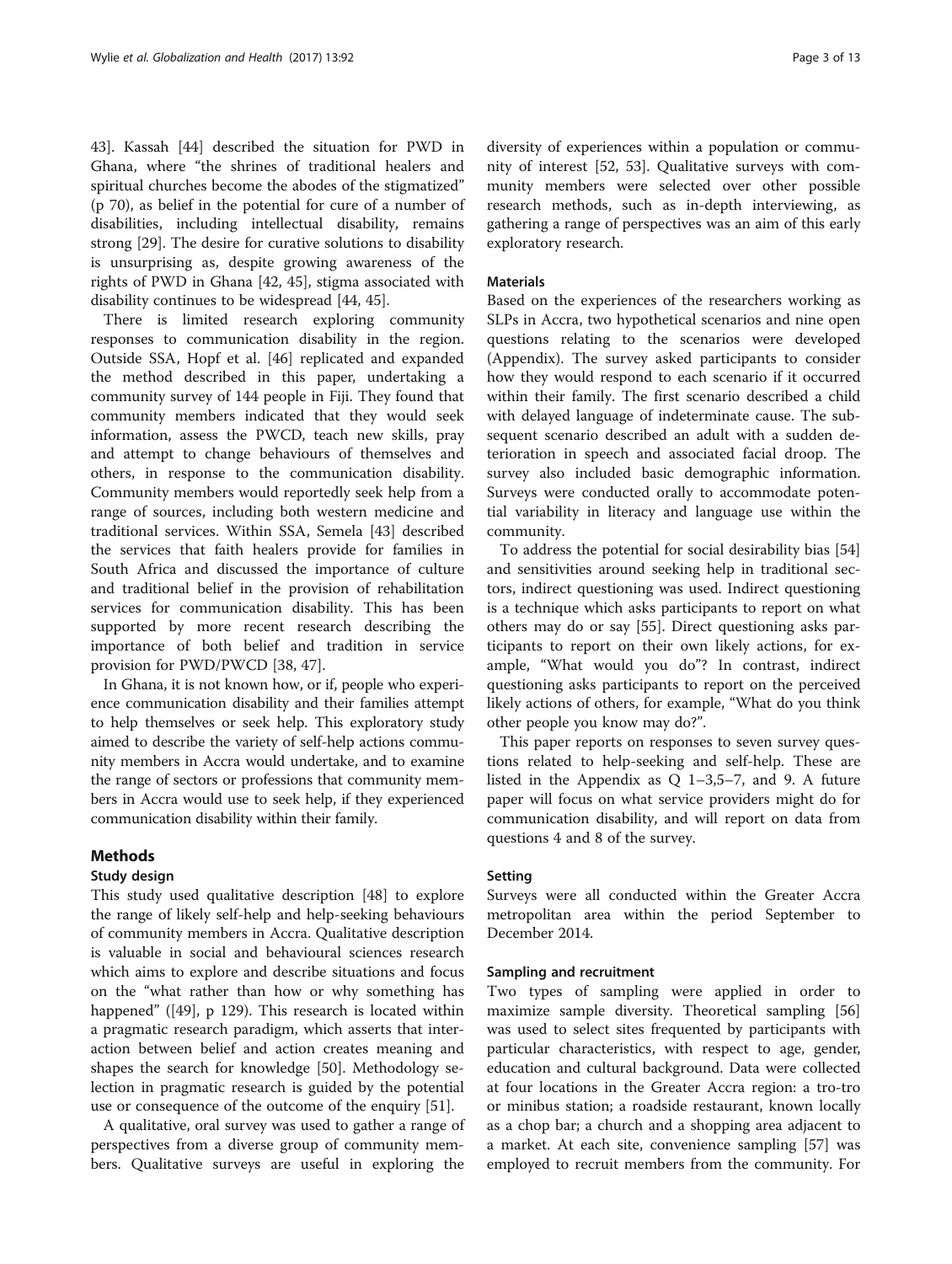inclusion, participants were required to be aged 18 years or older, resident in Ghana and able to give voluntary, informed consent.

## Data collection procedure

Information about the research was provided to community members in each location. At the shopping area and tro-tro station, a team member provided verbal information to passers-by within the vicinity of the data collection point. At the church and chop bar, information about the research was provided as part of the regular service. Interested individuals proceeded to the data collection point. At the data collection point, researchers provided further information, co-read the participant information statement in the participant's preferred language, and obtained verbal consent. Questions were read out verbatim from the survey instrument. Surveys were offered in three languages [Twi, Ga and English], which are widely spoken in Accra [[58](#page-11-0)]. Responses were translated into English and transcribed contemporaneously by the interviewers.

Surveys were conducted by two Ghanaian team members, of Ga and Larteh ethnic origins respectively, and one Australian team member of European descent, who was resident in Ghana. Each survey took approximately 10 min to complete.

Data collection at each site continued for 3–4 h. Following data collection at each location, the research team undertook an informal review of the range of responses and the mix of participant characteristics. This aided decision-making regarding the need for, and location of, subsequent data collection, for example choosing a site which may be frequented by more women.

#### Data analysis

Qualitative content analysis [[59\]](#page-11-0) was used to analyse responses. Child and adult-scenario responses were considered separately. Responses to direct and indirect questions to each scenario were collated and analysed together. To indicate if the technique of indirect questioning for the potentially sensitive issue of help-seeking was effective in increasing the variety of responses, responses to direct questions only were subsequently compared with the combined dataset. [Note: Responses from indirect questioning could not be treated separately, as the indirect questioning technique within the interview was used as an adjunct to responses already given to the direct question.]

Initial coding categories were developed by the research team, derived from everyday knowledge, based on experience of working with PWCD in Ghana. Categories were further refined and subcategories developed inductively through careful and repetitive reading of the data. Subcategories were reviewed through a process of subsumption, where the first author reviewed

the data item by item, and determined if it fitted into the existing codes, or required an alternative code to be developed [\[59](#page-11-0)]. To maximise the rigour of the coding, all data were coded by the first author, with 33% of data independently coded by the two Ghanaian researchers. Differences in coding were discussed and resolved by mutual agreement. Data are displayed by code, with examples for each subcategory. Absolute frequencies are included for descriptive purposes to identify the concepts most frequently reported by participants [\[59](#page-11-0), [60](#page-11-0)]. Demographic data were explored to consider sample diversity.

#### **Trustworthiness**

Consistent, with the principles of rigour in qualitative research [\[56\]](#page-11-0), a range of strategies were employed to maximize trustworthiness, including clearly describing the context, participants, data collection and coding processes, use of multiple coders, immersion in data during analysis, use of an expert panel in coding decisions and use of illustrative examples to provide transparency to coding decisions [[59, 60\]](#page-11-0). The panel for coding decisions in this study consisted of a mix of researchers familiar with the context, as well as researchers with a breadth of experience in qualitative coding.

## Results

## Sample demographics

One hundred and thirty-six participants completed surveys across four sites (church  $n = 41$ , chop bar  $n = 25$ , bus station  $n = 38$ , market area  $n = 32$ ). One person commenced the survey but elected to withdraw during data collection. The majority of participants were male (58%,  $n = 79$ ). Participants reported speaking 18 different main home languages. The largest proportion of participants (39%,  $n = 53$ ) reported an Akan language as their main home language (Twi, 32.4%,  $n = 44$ ; Fante 6.6%  $n = 9$ ). Within this sample, just over 20 % (21.3%,  $n = 29$ ) of participants indicated that Ga was their principal home language. Other home languages frequently reported included Ewe (13.2%,  $n = 18$ ) and Hausa (8.8%,  $n = 12$ ). One respondent (0.7%) did not respond to this question. Fifty two percent of participants elected to complete the survey in English ( $n = 71$ ) with the remainder completing their survey in Twi ( $n = 47, 35\%$ ) and Ga ( $n = 18, 13.2\%$ ). Age and educational attainment profiles of participants are outlined in Table [1,](#page-4-0) and compared to census data [[58\]](#page-11-0) for Greater Accra.

### Self-help actions

Participants were asked what they, or other people, would be likely to do, or change, at home to help a relative with a communication disability. When responses to the child and adult-scenarios were collated, fifteen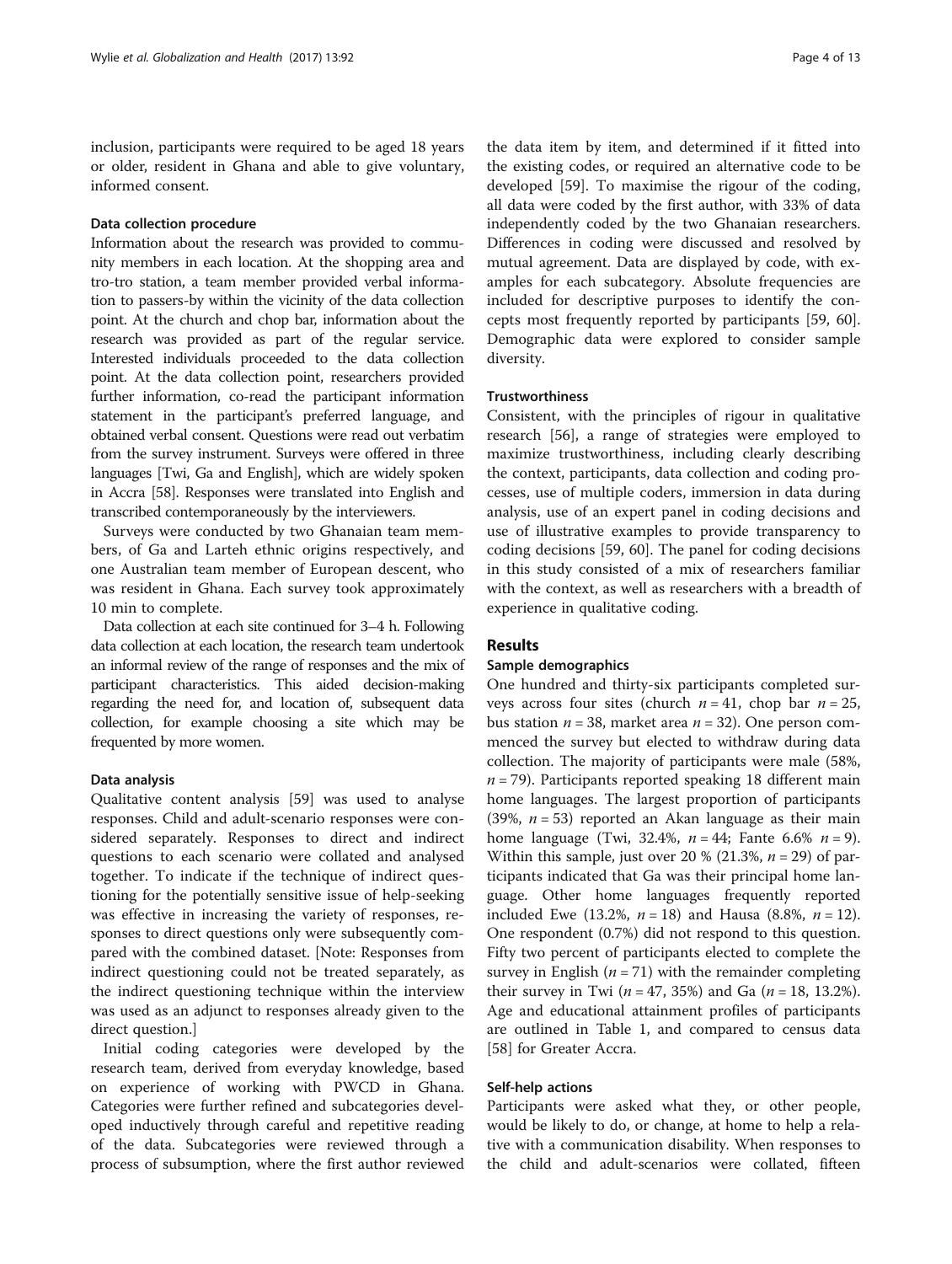<span id="page-4-0"></span>Table 1 Age and educational attainment of participants, with comparisons to 2010 census data for Greater Accra [[58\]](#page-11-0)

| Age Group                      |                                       |                      |                         |                            |                          |                          |                                |                     |
|--------------------------------|---------------------------------------|----------------------|-------------------------|----------------------------|--------------------------|--------------------------|--------------------------------|---------------------|
|                                | $18-19$ years                         | $20 - 29$ years      | $30 - 39$ years         | $40-49$ years              | 50-59 years              | $60-69$ years            | $70$ years $+$                 | Unspecified         |
| Sample<br>Data                 | $2.2\% (n=3)$                         | $29.4\%$ (n =<br>40) | $33.8\% (n = 46)$       | 16.2% $(n = 22)$           | 11.0% $(n=$<br>15)       | $5.1\% (n = 7)$          | $1.5\%$ $(n = 2)$              | $0.7\%$ ( $n = 1$ ) |
| Census<br>Data                 | 35.6%<br>25.3%<br>6.4%                |                      |                         | 15.3%                      | 9.0%                     | 4.6%                     | 3.8%                           | $0.0\%$             |
| Highest educational attainment |                                       |                      |                         |                            |                          |                          |                                |                     |
|                                | Did not complete<br>primary education | Primary<br>education | Middle School<br>or JHS | Secondary<br>School or SHS | Vocational.<br>Technical | Other Post-<br>Secondary | Bachelor's Degree<br>or Higher | Unspecified         |
| Sample<br>Data                 | $7.1\%$ (n = 10)                      | $0.7\%$ $(n=1)$      | $27.2\% (n = 37)$       | $17.6\% (n = 24)$          | $13.2\%$ (n =<br>18)     | $2.2\%$ (n = 3)          | $31.6\% (n = 43)$              | $0.0\%$ (0)         |
| Census<br>Data                 | 11.5%                                 | 10.0%                | 37.9%                   | 20.9%                      | 5.2%                     | 7.5%                     | 7.0%                           | $0.0\%$             |

subcategories of responses clustered into seven overarching categories.

#### Environmental responses

Participants reported they would be likely to make changes to the environment of the person with a communication disability, including both the physical and communication environments. Responses in this category included both changes to the physical environment and changes to the communication environment including altering interaction styles, and the use of specific communication strategies, such as sign language.

#### Skills development and curative responses

Activities focussed on skill development or remediation of difficulties were described by participants as a likely form of self-help in response to communication disability. This category of responses included activities which aimed to effect change within the individual. Types of responses in this category included teaching specific skills, use of herbal remedies, first aid and exercise.

## Attitudinal responses

Participants indicated that attitudes in response to communication disability may impact the way they engage with PWCD. Both positive and negative changes were described, including being more patient, avoiding contact with the individual, and pressuring the person with a communication disability to speak. Nine participants described a likely sense of helplessness.

#### Further learning responses

Participants also indicated that they may attempt to learn more about the communication disability, by examining or assessing the person themselves, or educating themselves about communication disability.

#### Resources responses

Providing resources, such as money and learning resources for the PWCD were also described as likely means of self-help by participants.

#### Spiritual responses

Spiritual responses, including fasting and prayer were described by participants as a likely means to self-help in response to communication disability.

## Care responses

Increasing care for the PWCD was also described by respondents as a likely change if they were to experience communication disability in their family.

Categories and subcategories of responses, with illustrative examples, are provided in Table [2](#page-5-0).

#### Help-seeking for communication disability

Participants indicated that they would likely seek help from a range of sources in response to both child and adult-scenarios, with participants frequently describing more than one source of help.

Help-seeking for both the adult and child-scenarios was collated into five categories representing the service sectors used for help seeking: western healthcare; religious; traditional belief; community and education sectors. The remaining responses  $(n = 6)$  represented a heterogeneous range of sources of help, included as "other". People and places identified in each sector, for both child (C) and adult (A) scenarios are reported in Table [3,](#page-6-0) with absolute frequencies, the number of people who mentioned that person or place, provided to illustrate the patterns within each category.

A diverse range of people and places associated with the western healthcare sector were identified as sources of help in response to both the adult and child scenarios, with doctor the most commonly reported source of help. Help-seeking in the religious sector was also a frequent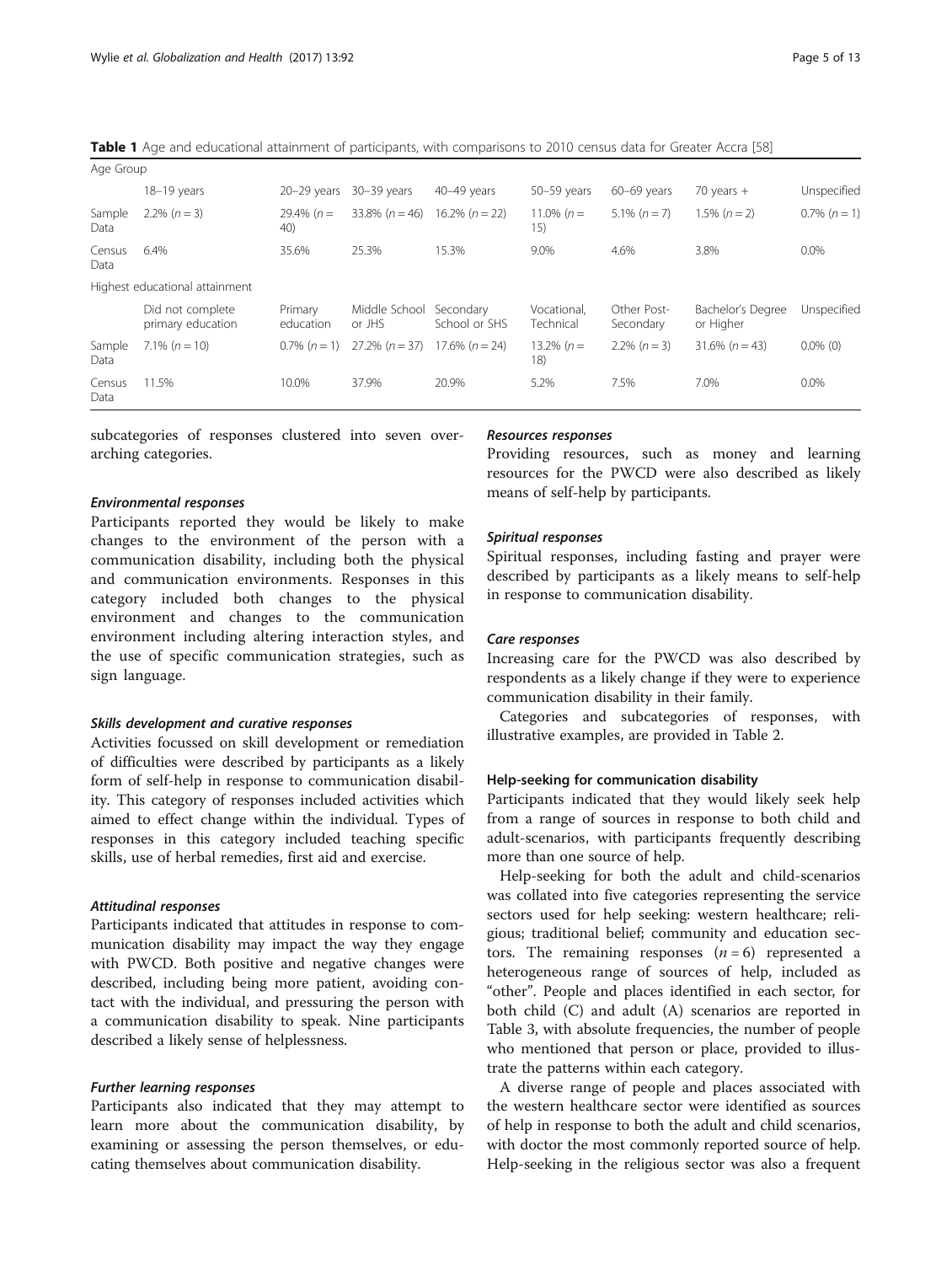| Category (Total response Subcategory<br>count for category)     |                               | Examples and number of responses in subcategory                                                                                                                                                          |    |                             |  |  |
|-----------------------------------------------------------------|-------------------------------|----------------------------------------------------------------------------------------------------------------------------------------------------------------------------------------------------------|----|-----------------------------|--|--|
|                                                                 |                               |                                                                                                                                                                                                          | 30 | Child Adult<br>$\mathbf{1}$ |  |  |
| Fnvironmental<br>(Child scenario, 61)                           | Interaction                   | Try talking to him, asking him questions, following what he comes up with. (C)                                                                                                                           |    |                             |  |  |
| (Adult Scenario, 3)                                             |                               | I will see if she/he will respond to a touch or throw something away and see if the<br>child will talk or not, to prompt the child. (C)                                                                  |    |                             |  |  |
|                                                                 |                               | If age related, I will interact more with him. (A)                                                                                                                                                       |    |                             |  |  |
|                                                                 | Environment                   | Send the child to school. As the child mingles with other children he will learn from<br>them. $(C)$                                                                                                     |    |                             |  |  |
|                                                                 |                               | changing the environment. Taking the child to a place where there are colours,<br>pictures, toys, things that kids would like to play with to see and touch. (C)                                         |    |                             |  |  |
|                                                                 | Communication                 | Make signs (participant gestures with hands) and see if the child will respond. (C)                                                                                                                      |    |                             |  |  |
|                                                                 | strategies                    | Sign language; using audio-visual means It will help it stick in the person's mind. (C)                                                                                                                  |    |                             |  |  |
|                                                                 | Correction                    | When I am at home I will correct his speech. (A)                                                                                                                                                         | 0  | $\mathbf{1}$                |  |  |
| Skills development /<br>curative<br>(Child scenario, 26)        | Specific teaching             | I will use pictures also to teach the child. (C)<br>Use sound and what the child likes to teach him. Make sounds and see if the child will<br>imitate. $(C)$                                             |    | $\mathbf{0}$                |  |  |
| (Adult Scenario, 8)                                             | Home herbal<br>remedy         | I may find out herbs that may be helpful and prepare it. (C)<br>I will try herbs or pray (A)                                                                                                             | 2  | $\overline{4}$              |  |  |
|                                                                 | First aid                     | If I know of any first aid I will do it e.g. Pouring water on him or her (A)<br>There is a first aid given for such ones. I will quickly find it and give him. (A)                                       |    |                             |  |  |
|                                                                 | Exercise                      | I will also encourage the person to exercise. (A)                                                                                                                                                        | 0  | $\mathbf{1}$                |  |  |
| Attitudinal                                                     | Attitude                      | More patience is needed first to handle such a person, to concentrate on him/her. (C)                                                                                                                    | 12 | $\Omega$                    |  |  |
| (Child scenario, 25)<br>(Adult Scenario, 0)                     |                               | I would not associate myself to her like my other children who talk. (C)                                                                                                                                 |    |                             |  |  |
|                                                                 | Helplessness                  | I don't think I can do anything. I don't have any skill to help with talking. (C)                                                                                                                        | 9  | $\mathbf{0}$                |  |  |
|                                                                 |                               | I don't have any help for that child. (C)                                                                                                                                                                |    |                             |  |  |
|                                                                 | Pressure to speak             | Force him to talk so he will try to talk. $(C)$<br>Every day we must force him to speak as it is our future. (C)                                                                                         | 4  | $\mathbf 0$                 |  |  |
| Further learning<br>(Child scenario, 13)<br>(Adult Scenario, 0) | Observation and<br>assessment | If I have another child or there is a child of the same age, I'll call the child, look through<br>his mouth and see if there are differences. (C)<br>Observe them, study them, discuss with my wife. (C) |    | $\mathbf{0}$                |  |  |
|                                                                 | Self-education                | I would learn about how to help, in that I buy books, read. (C)                                                                                                                                          | 2  | $\mathbf{0}$                |  |  |
| Spiritual<br>(Child scenario, 12)<br>(Adult Scenario, 8)        | Spiritual actions             | Fasting and prayers (C)<br>I'll be praying or asking intercessors to help me with prayers (A)                                                                                                            | 12 | 8                           |  |  |
| Resources<br>(Child scenario, 11)                               | Funding and<br>resources      | I will provide food for the child. I will also provide money for school. (C)<br>I will give the person some money (A)                                                                                    | 6  | 1                           |  |  |
| (Adult Scenario, 3)                                             | Educational aids              | Provide materials that could help the child to talk - a state of the art aid to help the<br>child to talk. $(C)$<br>Looking for reading aids e.g. ABC chart (C)                                          |    |                             |  |  |
|                                                                 | Employ others                 | Employ the services of a teacher who will help with the talking. (C)<br>I will employ a teacher to help him (A)                                                                                          | 1  | 2                           |  |  |
| Care<br>(Child scenario, 2)<br>(Adult Scenario, 2)              | Care given                    | Will pamper her. Make her happy always. (C)<br>We need to pamper him. (A)                                                                                                                                | 2  | 2                           |  |  |

<span id="page-5-0"></span>Table 2 Categories, subcategories and examples of self-help activities from child scenario (C) and *adult scenario (italicized) (A)* 

Frequency of responses within categories and subcategories are included

response to the scenarios, with pastors, priests and churches the most frequently identified source of help within the religious sector. Within the traditional medicine sector, a variety of help sources were identified, with herbalists<sup>4</sup> and spiritualists named frequently as sources of help. Sources of help in the community

included elderly community members, other community members such as family and friends, and people at the orphanage. Education sector responses were predominantly in response to the child-scenario, and included a mix of general and special education resources.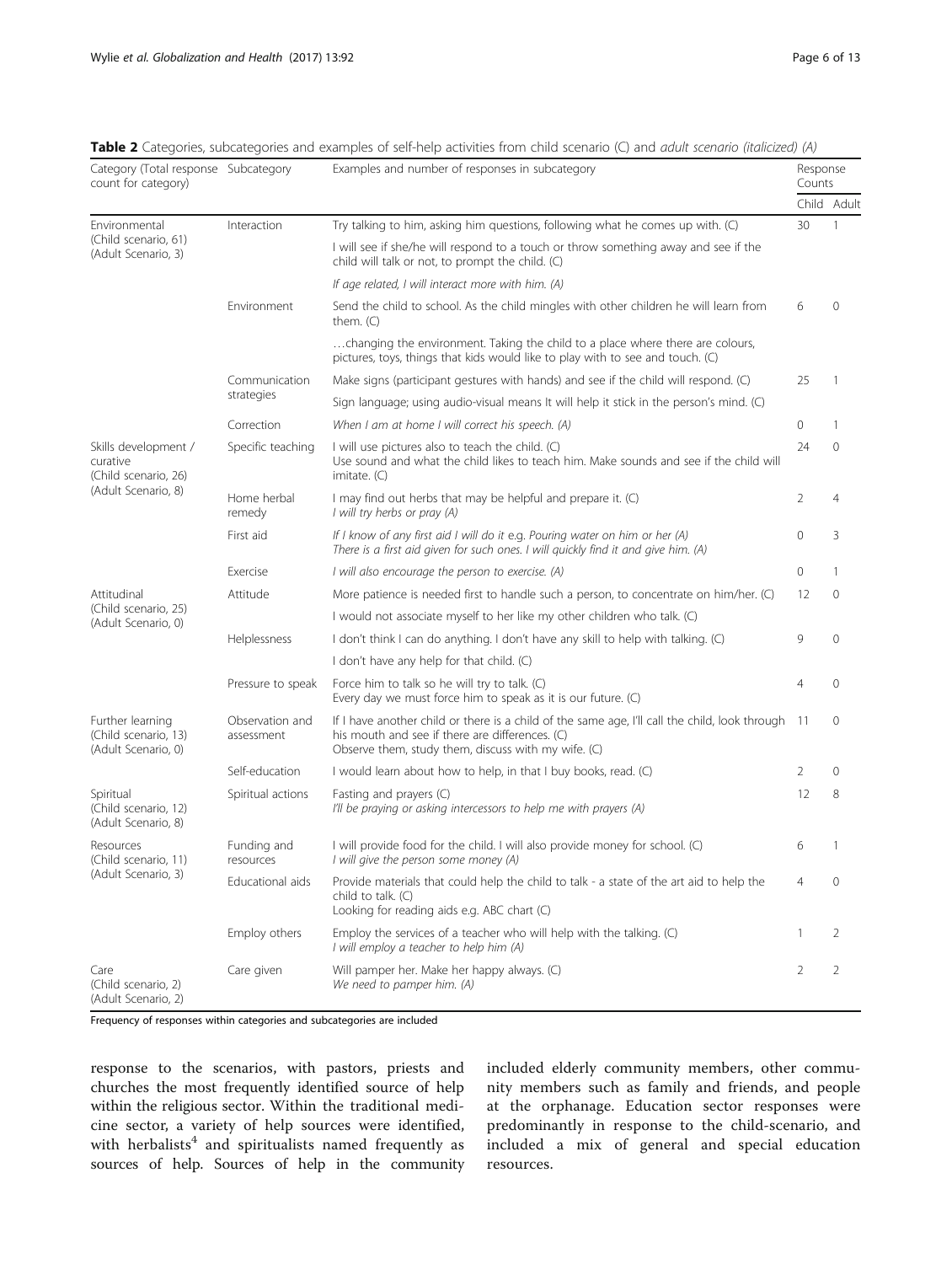| Western healthcare sector |     |              | Religious sector           |                |              | Traditional belief sector             |    |                     |  |
|---------------------------|-----|--------------|----------------------------|----------------|--------------|---------------------------------------|----|---------------------|--|
|                           | C   | A            |                            | C              | Α            |                                       | C  | А                   |  |
| Doctor                    | 94  | 115          | Pastor, priest             | 29             | 23           | Herbalist                             | 41 | 34                  |  |
| Hospital                  | 19  | 8            | Church                     | 20             | 22           | Spiritualist                          | 24 | 2 <sup>3</sup>      |  |
| Medical specialist        | 12  | 3            | Prayer camp                | 6              | 8            | Fetish priest <sup>b</sup>            | 17 | 11                  |  |
| Other professional        | 8   | 6            | God                        | 4              | 5            | Traditional doctor (type unspecified) | 0  | 13                  |  |
| Nurse                     | 5   | 5            | Mallam <sup>a</sup>        | $\overline{2}$ | 4            | Native doctors                        | 7  | 4                   |  |
| SLP / speech specialist   | 5   | $\Omega$     | Imam                       |                | $\Omega$     | Shrine                                | 4  | 2                   |  |
| Midwife                   |     |              | Religious councils         |                | $\mathbf{0}$ | Witch camp <sup>c</sup>               |    | 2                   |  |
| Speech and hearing centre |     | $\mathbf{0}$ |                            |                |              | Witchdoctor                           | 2  | $\mathsf{O}\xspace$ |  |
| Health centre             |     | $\mathbf{0}$ |                            |                |              | To the river <sup>d</sup>             | 1  | 0                   |  |
| Psychiatric hospital      | 0   |              |                            |                |              |                                       |    |                     |  |
| Total                     | 146 | 139          | Total                      | 63             | 62           | Total                                 | 97 | 89                  |  |
| Community sector          |     |              | Education sector           |                |              | Other response types                  |    |                     |  |
| Community members         | 16  | 11           | School for the deaf        | 16             | $\mathbf{0}$ | Parliamentarian                       |    | 0                   |  |
| Elderly person            | 12  | 4            | Education/school (general) | 10             | 0            | Non-government organisation           |    | 1                   |  |
| Orphanage                 |     | $\circ$      | Teacher                    | 6              | 2            | Gym                                   | 0  |                     |  |
|                           |     |              | Special school             | $\overline{3}$ | $\circ$      | Government                            | 0  |                     |  |
|                           |     |              |                            |                |              | Asylum                                | 0  |                     |  |
|                           |     |              |                            |                |              |                                       |    |                     |  |

<span id="page-6-0"></span>Table 3 Help-seeking for communication disability, by sector (category) and type of person/place (subcategory)

Total 29 15 Total 35 2 Total 2 4 All responses (direct and indirect questioning), with absolute frequency counts, C = child case scenario, A = adult case scenario. [Participants could report that they would seek help from more than one type of person in each sector, e.g. doctor, nurse]

<sup>a</sup> an Islamic scholar

b a traditional priest communicating with the spirit world who typically resides at a shrine

 $c$  a community reserved for those thought to be witches

<sup>d</sup> refers to a traditional spiritual practice of leaving children with disabilities or deformities "by the river"

## Comparison of direct and indirect responses

No additional data on self-help were generated in response to the indirect questions. Direct question responses and combined (direct and indirect) responses are compared in this section (Table 4).

When direct questioning was used, the Western healthcare sector was most frequently for help-seeking for both child and adult scenarios. When both direct and indirect responses were combined, Western healthcare settings remained the most commonly identified sector for helpseeking, however the proportion of responses attributed to the Western healthcare was smaller (see Table 4). In the child scenario when direct responses only were considered, 60% of the total number of responses indicated seeking help in western healthcare settings. When direct and indirect responses were combined, the Western healthcare sector accounted for only 39% of responses. A similar pattern was evident in the adult scenario where proportions of 80% (direct questioning) and 45% (combined data) indicated seeking help in Western healthcare settings.

Table 4 Sector ranking for help-seeking – child and adult scenarios. The influence of direct and indirect questioning

| Child scenario            |                    |      |                                             |            |                           | Adult scenario     |      |                                             |            |  |  |
|---------------------------|--------------------|------|---------------------------------------------|------------|---------------------------|--------------------|------|---------------------------------------------|------------|--|--|
| Direct Responses only (n) |                    | RANK | All Responses - direct + indirect,<br>% (n) |            | Direct Responses only (n) |                    | RANK | All Responses - direct + indirect,<br>% (n) |            |  |  |
| 60% (130)                 | Western healthcare |      | Western healthcare                          | 39% (146)  | 80% (133)                 | Western healthcare |      | Western healthcare                          | 45% (139)  |  |  |
| 13% (29)                  | Education          |      | Traditional belief                          | 26% (97)   | 8% (14)                   | Religion           |      | Traditional belief                          | 28% (89)   |  |  |
| 10% (21)                  | Communitv          |      | Religion                                    | 17% (63)   | 6% (10)                   | Traditional belief |      | Religion                                    | 20% (62)   |  |  |
| 9% (20)                   | Religion           | 4    | Education                                   | 9% (35)    | 4% (7)                    | Community          | 4    | Community                                   | 5% (15)    |  |  |
| 7% (16)                   | Traditional belief |      | Communitv                                   | 8% (29)    | 1% (1)                    | Education          |      | Other                                       | $1\%$ (4)  |  |  |
| $0\%$ (0)                 | Other              | 6    | Other                                       | $<1\%$ (2) | $<1\%$ (1)                | Other              | 6    | Education                                   | $<1\%$ (1) |  |  |

Sector (%) as a proportion of total responses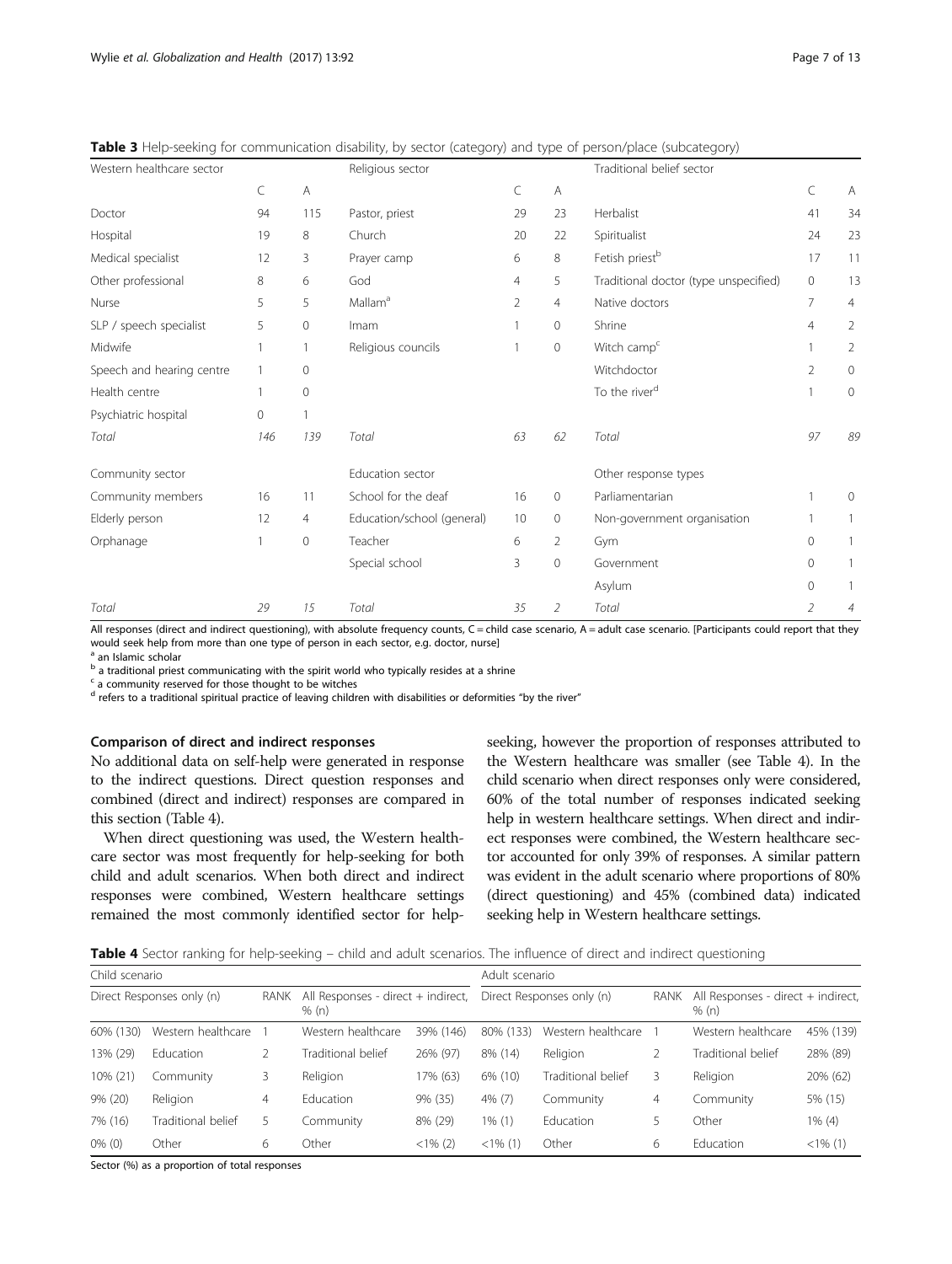Two sectors were consistently reported more frequently when indirect questioning responses were included in the data. For the child scenario, seeking help in the religious sector rose from 9% on direct questioning to 17% when indirect responses were included. A similar rise was evident in the proportion of adult scenario respondents indicating help-seeking within the religious sector, from 8% for direct questioning responses only, to 20% when responses to direct and indirect questioning were combined. Consulting within the traditional belief sector also demonstrated increased frequency when indirect responses were included (7% to 26% for the child scenario, and 6% to 28% for the adult scenario). Rankings and comparison of direct questioning responses and combined direct and indirect questioning responses regarding help-seeking for both adult and child scenarios are reported in Table [4.](#page-6-0)

## **Discussion**

This qualitative inquiry explored reported self-help and help-seeking behaviours in response to communication disability in Greater Accra, Ghana. It aimed to include a diverse range of participants from across Greater Accra to ensure that a range of community perspectives were considered. Participants were from a range of age groups, broadly consistent with the 2010 census data for Greater Accra [\[58\]](#page-11-0). Both men and women participated in the survey, however there were slightly more male respondents, with 58% of male respondents as compared with the 52% male population identified within Greater Accra [\[58](#page-11-0)]. This may be linked to site selection or to a variety of socio-cultural factors, such as education, confidence or familiarity with surveys. Twi and Ga language speakers were dominant in the sample, consistent with census data indicating that 39.7% and 27.4% of Greater Accra residents identify as Akan or Ga ethnicities [\[58](#page-11-0)]. Inclusion of participants with a wide range of other Ghanaian home languages including Hausa and Ewe indicated ethnic diversity amongst participants. There was a higher proportion of university educated participants, when compared to the general population [\[58](#page-11-0)], which may be related to sites selected or as a result of community members with higher education being more comfortable participating in surveys.

## Self help

Results from this study suggest that the community members surveyed would make active attempts at intervention, using a variety of approaches, to assist a person experiencing communication difficulty in their family. This is consistent with Fijian research indicating that people would be likely to attempt a range of self-help actions consistent with their culture [[46\]](#page-11-0). Previous research from HICs indicates that parents of children with communication disabilities who are aware of issues may take action themselves [\[61\]](#page-11-0) and/or undertake a period of waiting, prior to seeking professional help [[62](#page-11-0)].

Within this study, participants described self-help actions which aimed to effect change within the individual with a communication disability, using specific teaching, herbal remedies, first aid and exercise. Research in other countries also found that parents of children with a communication delay may use direct teaching and imitation, prior to seeking help [\[46, 61](#page-11-0)]. However, the use and acceptance of direct teaching of language and communication skills appears to be influenced by culture [\[63, 64](#page-11-0)] and requires further exploration in the Ghanaian context.

Participants also described changing the physical and communication environments in response to a communication disability. This is also consistent with both results from the Fijian study [[46\]](#page-11-0) and previous UK-based research, indicating that both SLPs and families believed that the environment plays a role in language development [[61](#page-11-0)]. SLP interventions frequently target the communication environment using a range of approaches. These may include changing interaction opportunities, such as asking questions, and interacting more or less; altering the communicative environment, for example sending the child to school or to use of more stimulating environments; and changing the communication style, for example using gesture or visual cues [\[65](#page-11-0)].

The International Classification of Functioning, Disability and Health (ICF) [[66](#page-11-0)] outlines a conceptual framework for the biopsychosocial model of disability, with five dimensions interacting to influence human functioning [\[67](#page-11-0)]. Community members in this study indicated they would be likely to use self-help strategies, which focus on both changes within the individual and the environment. Selfhelp strategies described in this study, which focus on effecting change within the individual, such as direct teaching, are consistent with the 'body structure and function' component of the ICF [[66](#page-11-0)], whilst environmental responses are consistent with the 'environment' component of the ICF [[66](#page-11-0)]. The range of approaches to self-help, described by participants, reflect the diverse influences contributing to communicative functioning and are consistent with the types of interventions used by SLPs [[67](#page-11-0)].

Importantly, if both direct teaching and environmental interventions are part of current self-help responses to communication disability in Accra, then families may be receptive to, and reassured by, information about ways to enhance their environmental and direct teaching interventions, even before they formally seek help. Community members in this research indicated a desire to both observe and understand their family member's communication disability or to seek information if their family member was affected, raising the need for accessible community level information on communication disability. Public awareness of communication disability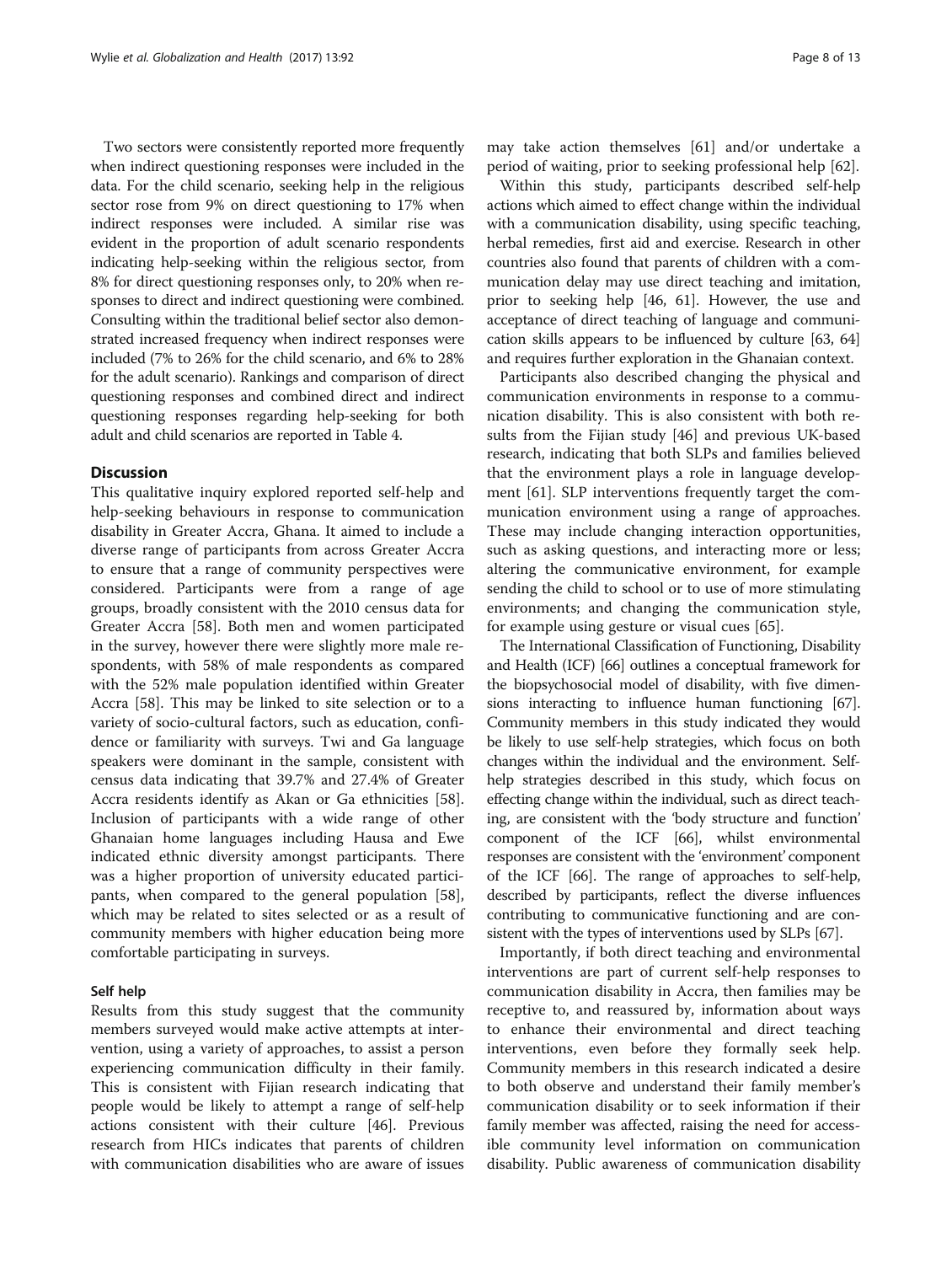is frequently limited in LMICs [\[12, 15,](#page-10-0) [20](#page-11-0)] despite evidence of the effectiveness of early intervention for a number of developmental communication delays [[68](#page-11-0), [69](#page-11-0)]. SLPs in LMICs are well-placed to consider how best to support self-help actions taken by families, through provision of community-level education and engagement [\[70, 71\]](#page-12-0).

Typically, SLP services in HICs have adopted approaches which focus on intervention targeting the needs of individuals [[71](#page-12-0), [72](#page-12-0)]. Involvement of SLPs in approaches that develop community-wide education and capacity-building, described above, would suggest a shift in focus for SLP services to a form of public health SLP [\[71](#page-12-0), [72](#page-12-0)] with the emphasis on the early intervention efforts of family and other community members. Such community level interventions may be particularly important in LMICs, such as Ghana, where rehabilitation services are extremely limited [[26](#page-11-0), [27](#page-11-0)]. Simply increasing the rehabilitation workforce to provide individualized clinical services, in the form of SLPs or other workers addressing communication disability, will be ineffective in meeting population needs for many years [[19](#page-11-0)].

Community members indicated that responses to communication disability may include care, nurturing and a range of attitudinal responses. This is consistent with responses, described as behavioural, in Fijian research [\[46](#page-11-0)]. Development of positive attitudinal responses to communication disability are important as communication disability has been associated with stigma in Ghana [\[73\]](#page-12-0). Communication disability rehabilitation services, including SLPs, in LMICs are likely to need to adopt broader roles in supporting PWCD than their counterparts in HICs, which may include awareness raising and activism [\[20\]](#page-11-0).

Spiritual activities were described as likely responses to communication disability. Data from this study reveal that community members are likely to respond to communication disability through spiritual activities, including prayer and fasting. Whilst this study did not explore whether the spiritual actions were aimed at cure, or coping, further understanding of how community members use spiritual activities to help-themselves could guide the development of appropriate supports in this area.

Extending this preliminary research, through detailed exploration of self-help activities would be beneficial, in order to begin to build communication disability rehabilitation practices which harness, support and extend community knowledge and practices [\[34, 46\]](#page-11-0) and allow the emergence of a more Afrocentric approach to communication disability rehabilitation [[74, 75\]](#page-12-0).

## Seeking help for communication disability

Cultural beliefs, including religion, spiritual beliefs and societal norms, influence how people respond to health conditions and seek help for them [\[38, 43](#page-11-0), [76\]](#page-12-0). This research suggests that participants would seek help for communication disability across a variety of sectors in Accra, many of which sit outside the Western biomedical paradigms. Results of this study indicate that help-seeking behaviours are consistent with the understanding that disability in Ghana is viewed as multidimensional, with a blending of traditional, religious and Western belief [[44](#page-11-0)]. Knowing which sectors people may access for communication disability is important, as trust between clients and service providers has been shown to be an important aspect of accepting advice, complying with treatment and achieving behaviour changes necessary for good health [[75](#page-12-0), [76](#page-12-0)]. Siminoff [\[77\]](#page-12-0) stressed that "the experience of illness, help-seeking and treatment is not just a biological but also a social process" (p5) and involves relationship building between service users and providers.

Comparing responses when participants were asked directly about their own likely help-seeking behaviours, and help-seeking behaviours they believed others may engage in, indicates the possibility that perceptions around social acceptability may affect responses related to sharing information about help-seeking [\[54](#page-11-0)], and should be addressed sensitively in research in this field.

Results of this research suggest that, in the case of communication disability in Accra, trusted service providers for PWCD are situated in a variety of sectors. For example, if an individual's first response is to seek advice from their pastor, they may be likely to trust information given by that person, reflecting their cultural beliefs about causation and trajectories of communication disability.

In HICs where health-related rehabilitation services are more readily available, multidisciplinary approaches to re-habilitation are often promoted [\[78](#page-12-0)]. The range of professions inferred in the term 'multidisciplinary' is often linked to the Western healthcare sector, including doctors, audiologists and occupational therapists [[78, 79](#page-12-0)]. In Ghana, an even broader approach to rehabilitation is indicated, involving collaboration across sectors, including Western healthcare, religion and traditional belief. Furthermore, acknowledgement of a more inclusive team across sectors is worthy of consideration in increasingly diverse communities in HICs. As communication disability rehabilitation services develop in Ghana, creating links and establishing dialogue about communication disability across sectors currently accessed by the community may be an appropriate way forward to ensure emerging services fit within the existing service landscape [[80](#page-12-0)].

Differing beliefs about causation of communication disability may make multisectoral approaches challenging. However, increasing dialogue and collaboration, between SLPs, religious leaders, traditional practitioners, education professionals and community leaders around communication disability, may ultimately mean that families have access to information and support, from the people they trust.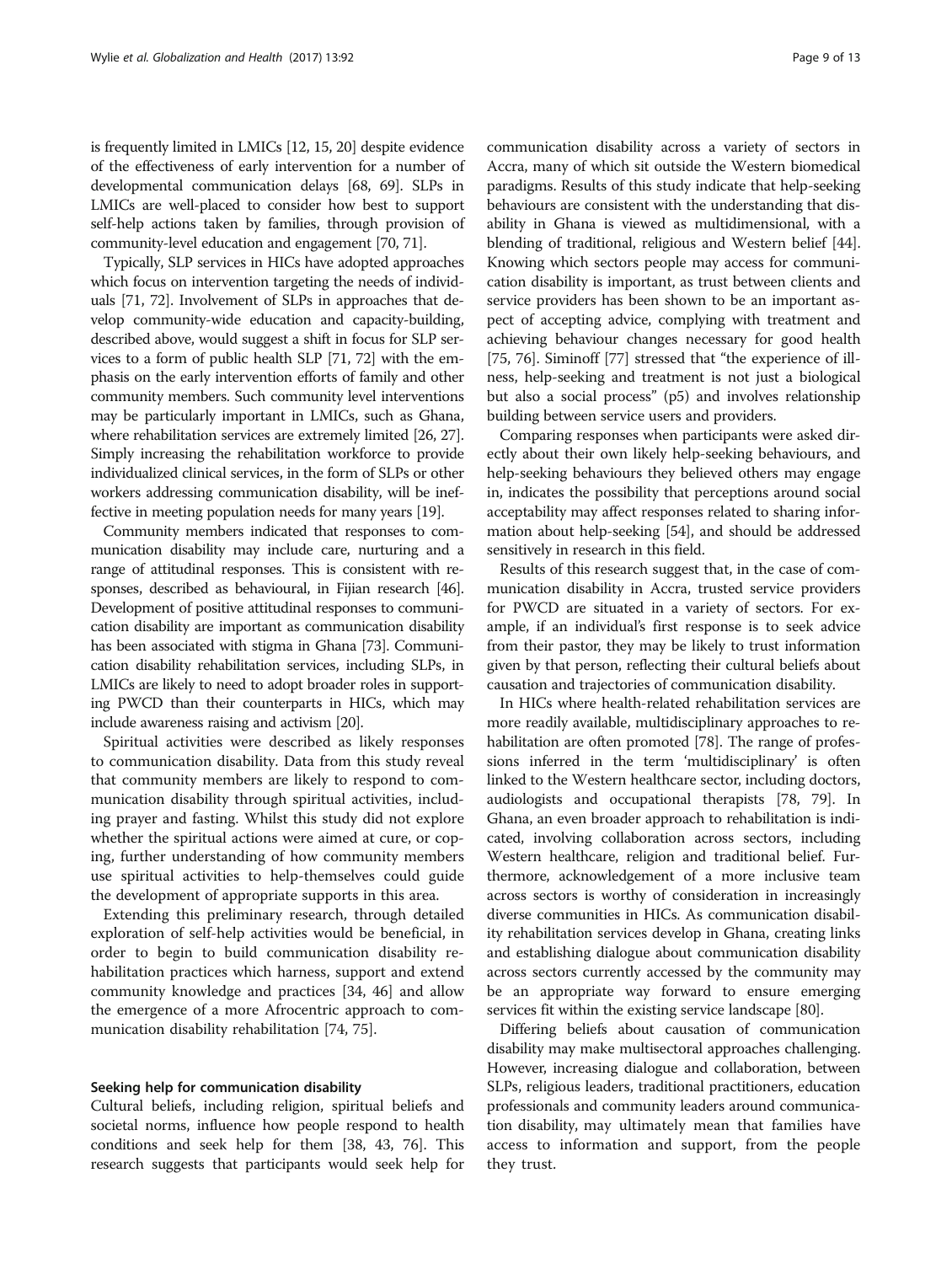## <span id="page-9-0"></span>Limitations

This exploratory study provides preliminary information from a sample of participants in one Ghanaian city, and must be interpreted conservatively. Also, it is of note that brief qualitative surveys do not allow deeper exploration of responses.

Participants came from a cross section of the community however this study did not aim to be representative of the population of Accra, or Ghana. The characteristics of the sample may have influenced the content of responses, for example, strong representation of respondents with a university level education. Some groups, not necessarily identifiable from census data, may not have been accessed, for example, parents of children with disabilities, people from very impoverished backgrounds. The use of the two specific hypothetical scenarios may not have elicited all activities that would be undertaken by participants in relation to children and adults with a communication disability. Responses may have been influenced by respondent's desire for social acceptability.

In an effort consider sample diversity, home language data were treated as a proxy for ethnicity data from the national census [\[58](#page-11-0)], despite home language representing one possible component of ethnicity. In a short survey, it is not possible to ascertain participants' understanding, or experience with, communication disability, which may have influenced their responses.

## Conclusion

Despite limited recognized rehabilitation services for communication disability in Ghana, this descriptive study of help-seeking and self-help for communication disability indicates that people would be likely to undertake a range of self-help actions and seek help across a variety of sectors if they experienced communication disability within their family. Developing a knowledge base regarding the type of self-help and help-seeking activities that families are likely to engage in, offers the emerging profession of SLP in Ghana an opportunity to build on the actions already undertaken by families in this resource limited context, and to engage with other sectors from whom families would seek help. A broader view of communication disability rehabilitation, beyond the Western health sphere, may be relevant in the Ghanaian context, to ensure that PWCD have access to a range of services in accordance with both their needs and preferences, and from service providers they trust.

## **Endnotes**

<sup>1</sup>The term high income countries (HICs), and low and middle-income countries (LMICs) are based on

 $2$ Communication disability can be defined as a disability where an individual's'…ability to communicate is affected by their response to an impairment and/or social and contextual factors which interrelate with each other and with the person themselves, resulting in impaired communication skills.' [15, p. 277].

<sup>3</sup>Speech-language pathologists may also be called speech and language therapists or speech pathologists in some countries.

Whilst herbalists are becoming increasingly accepted as part of medical services in Ghana, within this research they were classified within the 'traditional belief' category, due to the traditional origins of the practice [[81\]](#page-12-0).

## Appendix Oral survey questions

### Child Scenario

- 1. I would like you to think about your family. Imagine there was a child in your family who was 5 years old and not yet talking at all. What would YOU do?
- 2. [probe] Is there anything you think of that you would do yourself, or change at home, to help with the talking? (if not already given)
- 3. [probe] Who would you go to for advice or help? (if not already given)
- 4. What do you think that person might do or say?
- 5. What do you think other people might do, or what are some other places they would go for help?

## Adult Scenario

- 6. Imagine that there was an adult in your family who woke up one day and you noticed that their speech was very slurred and difficult to understand. It did not improve. They were also drooling from their mouth a little (use gesture). What would you do?
- 7. [probe] Who would you go to for advice or help for this type of problem? (if not already given)
- 8. What do you think that person might do or say?
- 9. Are there other types of people places that OTHER people might seek help or ask for advice for this type of problem that you haven't already mentioned?

## Demographic questions (categorical)

Which ago group are you in? <20, 20's, 30's, 40's, 50's, 60's, 70's or older Gender Female / male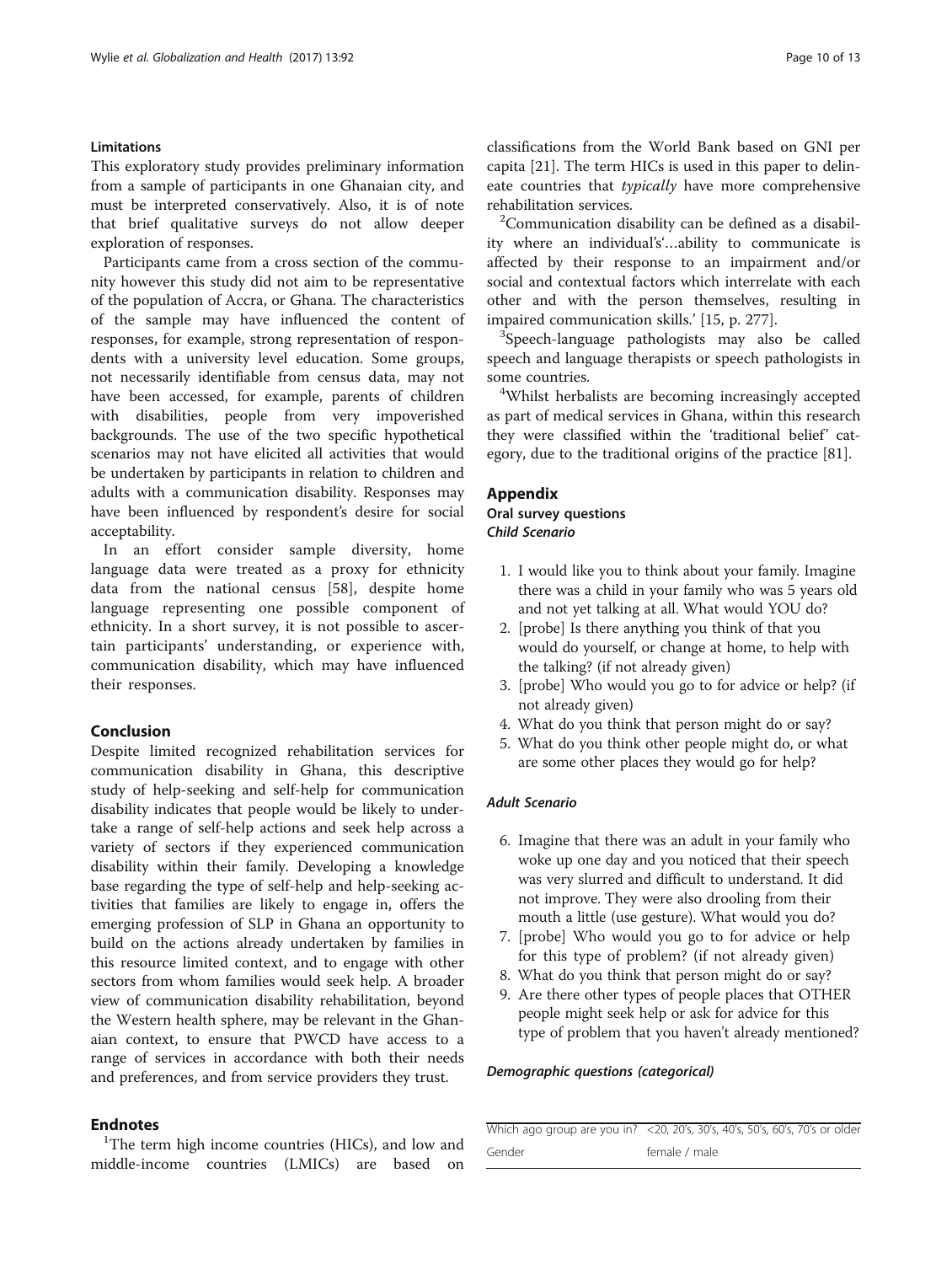## <span id="page-10-0"></span>What is the highest school level that you have completed?

| Never attended formal schooling     | Did not complete primary<br>education |
|-------------------------------------|---------------------------------------|
| Completed primary                   | Completed middle/JHS                  |
| Completed secondary/SSS             | Completed commercial / technical      |
| Completed post-secondary<br>(other) | Completed tertiary                    |

#### Abbreviations

HICs: High income countries; LMICs: Low and middle-income countries; PWCD: People with communication disabilities; PWD: People with disabilities; SLP: Speech-language pathology; SLPs: Speech-language pathologists; SSA: Sub-Saharan Africa

#### Acknowledgements

Not applicable.

#### Funding

This study was unfunded and conducted as part of PhD studies of the first author.

## Availability of data and materials

The datasets used and analysed during the current study are available from the corresponding author on reasonable request. Data collection questions are included as [Appendix.](#page-9-0)

#### Authors' contributions

KW was the principal researcher on the project and planned the study, developed the data collection instrument, analysed the data, and wrote the bulk of the manuscript, LM was the principal supervisor the project, assisted with conceptualization, planning, design of data collection instrument and analysis and participated in manuscript revision. BD and JM were co-supervisors of the project, assisted with conceptualization, planning, analysis, design of data collection instrument and participated in manuscript revision. CA and JOB provided critical feedback on the design and implementation of the project, including revisions to the data collection instrument. CA and JOB assisted in data collection, participated in data analysis, and reviewed the manuscript.

#### Authors' information

KW, JOB and CA are SLPs living and working in Ghana. They are involved in both clinical service provision and training for SLPs at the University of Ghana. They experience the human reality of the challenges to rehabilitation services for communication disability daily. This research forms part of doctoral studies of KW on the development of services for communication disability in SSA. This research is supervised by LM, BD and JM who have a long-standing commitment to improving services for communication disability in resource-limited contexts.

#### Ethics approval and consent to participate

This study was granted ethical clearance by the University of Ghana, School of Biomedical and Allied Health Sciences, Ref SAHS – ET. /AA1A/20132014. The area where provision of initial information and the data collection point were physically separated to reduce perceived coercion and allow time for independent decision making about participation. Participants who independently approached the data collection site were co-read the Participant Information Sheet (PIS) in their preferred language. The PIS included information on the voluntary nature of participation and the right to discontinue without prejudice. Verbal consent was given by each subject prior to commencement of data collection. Participants were given their completed response sheet and independently placed it in a sealed box away from the interviewer to confirm their consent to use the information. No identifying information was collected.

#### Consent for publication

Not applicable.

#### Competing interests

The authors declare that they have no competing interests.

#### Publisher's Note

Springer Nature remains neutral with regard to jurisdictional claims in published maps and institutional affiliations.

#### Author details

<sup>1</sup> Korle Bu Teaching Hospital, ENT Department, PO Box 77, Korle Bu, Accra, Ghana. <sup>2</sup>Faculty of Health Sciences, University of Sydney, 75 East Street, Lidcombe, NSW 2141, Australia. <sup>3</sup>Department of Audiology & Speech Pathology, The University of Melbourne, 550 Swanston Street, Melbourne, VIC 3010, Australia. <sup>4</sup> Health Professions Department, Manchester Metropolitan University, 53 Bonsall Street, Manchester M15 6GX, UK. 5 Department of Audiology, Speech and Language Therapy, School of Biomedical and Allied Health Sciences, University of Ghana, PO Box 143, Korle Bu, Accra, Ghana.

## Received: 11 May 2017 Accepted: 8 December 2017 Published online: 29 December 2017

#### References

- 1. Harkness S, Super CM. The developmental niche: a theoretical framework for analyzing the household production of health. Soc Sci Med. 1994;38(2): 217–26. [10.1016/0277-9536\(94\)90391-3](http://dx.doi.org/10.1016/0277-9536(94)90391-3).
- 2. Eide AH, Nhiwathiwa S, Muderedzi J, Loeb M. Living conditions among people with activity limitations in Zimbabwe: a representative regional survey. Oslo: SINTEF; 2003.
- 3. Loeb ME, Eide AH. Living conditions among people with activity limitations in Malawi: a national representative study. Oslo: SINTEF; 2004.
- 4. Eide A, Loeb M. Living conditions among people with activity limitations in Zambia: a national representative study. Oslo: SINTEF; 2006.
- 5. Eide AH, Kamaleri Y. Living conditions among people with disabilities in Mozambique: a national representative study. Oslo: SINTEF; 2009.
- 6. World Health Organization. Rehabilitation: key for health in the 21st century. In: Background paper prepared for the meeting rehabilitation 2030: a call for action. Geneva: World Health Organization; 2017.
- 7. World Health Organization. WHO global disability action plan 2014–2021: better health for all people with disability. Geneva: World Health Organization; 2015.
- 8. World Bank, World Health Organization. World report on disability. Geneva: World Health Organization; 2011.
- 9. World Health Organization. Rehabilitation 2030: a call for action. Meeting report. Geneva: World Health Organization; 2017.
- 10. Gupta N, Castillo-Laborde C, Landry MD. Health-related rehabilitation services: assessing the global supply of and need for human resources. BMC Health Serv Res. 2011;11(1):276. [10.1186/1472-6963-11-276.](http://dx.doi.org/10.1186/1472-6963-11-276)
- 11. MacLachlan M, Mannan H, McAuliffe E. Staff skills not staff types for community-based rehabilitation. Lancet. 2011;377:1988–9.
- 12. Wylie K, McAllister L, Davidson B, Marshall J. Changing practice: implications of the world report on disability for responding to communication disability in under-served populations. Int J Speech Lang Pathol. 2013;15(1):1–13. [10.](http://dx.doi.org/10.3109/17549507.2012.745164) [3109/17549507.2012.745164.](http://dx.doi.org/10.3109/17549507.2012.745164)
- 13. Olusanya BO. Reducing the burden of communication disability in the developing world. An opportunity for the millenium development project. J Am Med Assoc. 2006;296(4):441–4. [10.1001/jama.296.4.44.](http://dx.doi.org/10.1001/jama.296.4.44)
- 14. Wylie K, McAllister L, Davidson B, Marshall J. Communication rehabilitation in sub-Saharan Africa. A workforce profile of speech and language therapists. Afr J Disabil. 2016;5(1):13. [10.4102/ajod.v5i1.227](http://dx.doi.org/10.4102/ajod.v5i1.227).
- 15. Hartley S. Service development to meet the needs of 'people with communication disabilities' in developing countries. Disabil Rehabil. 1998; 20(8):277–84. [10.3109/09638289809166083.](http://dx.doi.org/10.3109/09638289809166083)
- 16. Biritwum RB, DeVres JP, Ofosu-Amaah S, Marfo C, Essah ER. Prevalence of children with disabilities in central region, Ghana. West Afr J Med. 2001; 20(3):249–55.
- 17. Nganwa AB, Batesaki B, Mallya JA. The link between health-related rehabilitation and CBR. In: Musoke G, Geiser P, editors. Linking CBR, disability and rehabilitation. Bangalore: CBR Africa Network; 2013. p. 59–71.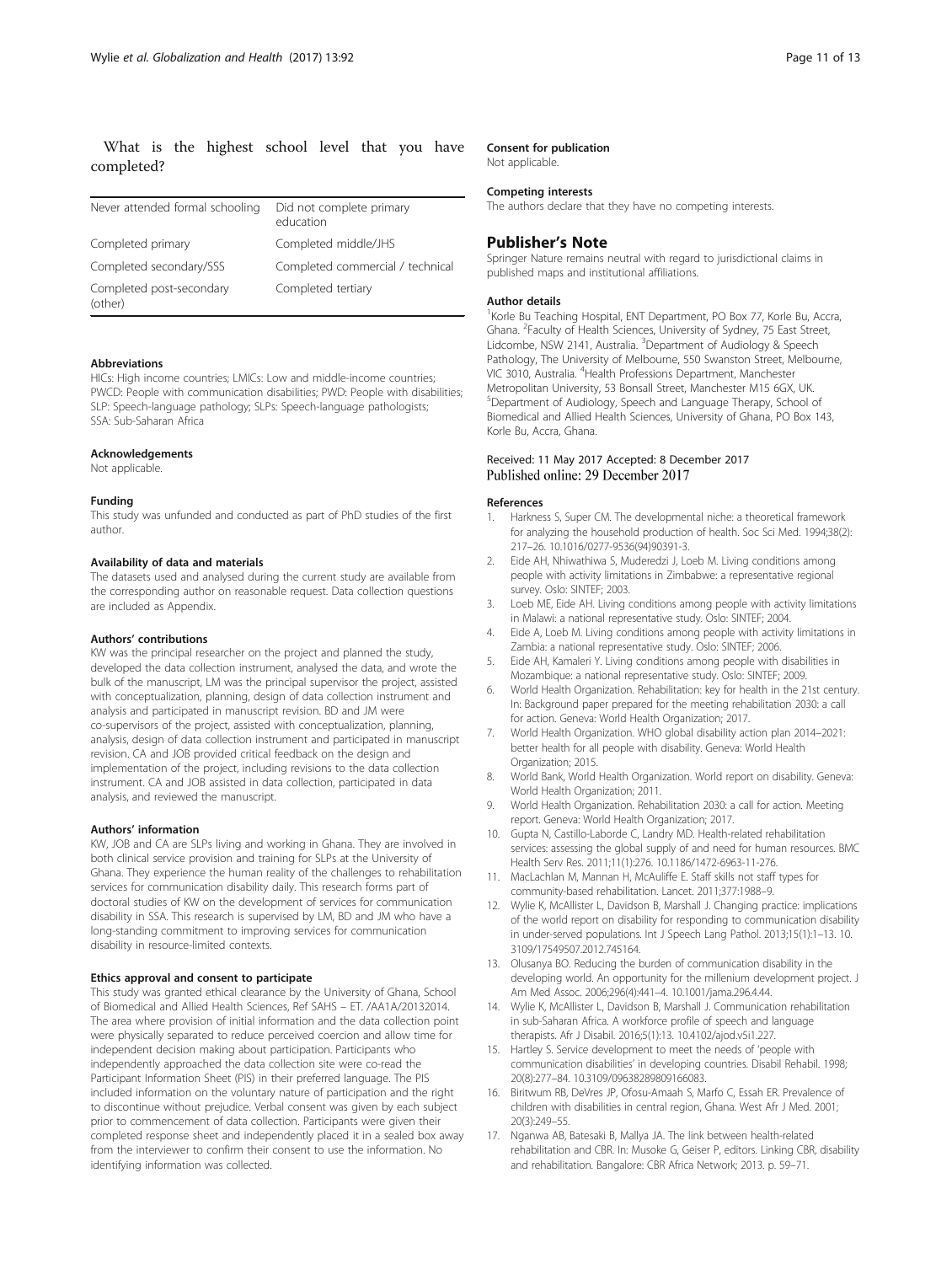- <span id="page-11-0"></span>18. Fagan JJ, Jacobs M. Survey of ENT services in Africa: need for a comprehensive intervention. Glob Health Action. 2009;2(10):1932. [10.](http://dx.doi.org/10.3402/gha.v2i0.1932) [3402/gha.v2i0.1932.](http://dx.doi.org/10.3402/gha.v2i0.1932)
- 19. Wylie K, McAllister L, Davidson B, Marshall, J. Overview of issues and needs for new SLP university programs in developing countries. East African Conference on Communication Disability. Kampala, Uganda, 2012.
- 20. Wickenden M. Widening the SLP lens: how can we improve the wellbeing of people with communication disabilities globally. Int J Speech Lang Pathol. 2013;15(1):14–20. [10.3109/17549507.2012.726276](http://dx.doi.org/10.3109/17549507.2012.726276).
- 21. World Bank: World Bank Country and Lending Groups. [https://datahelpdesk.](https://datahelpdesk.worldbank.org/knowledgebase/articles/906519-world-bank-country-and-lending-groups) [worldbank.org/knowledgebase/articles/906519-world-bank-country-and-lending](https://datahelpdesk.worldbank.org/knowledgebase/articles/906519-world-bank-country-and-lending-groups)[groups](https://datahelpdesk.worldbank.org/knowledgebase/articles/906519-world-bank-country-and-lending-groups) (2017). Accessed 1 Aug 2017.
- 22. World Bank: The World Bank in Ghana. Overview. [http://www.worldbank.](http://www.worldbank.org/en/country/ghana/overview) [org/en/country/ghana/overview](http://www.worldbank.org/en/country/ghana/overview) (20 April 2017). Accessed 15 Aug 2017.
- 23. Akyeampong K. Revisiting free compulsory universal basic education (FCUBE) in Ghana. Comp Educ. 2009;45(2):175–95. [10.1080/](http://dx.doi.org/10.1080/03050060902920534) [03050060902920534.](http://dx.doi.org/10.1080/03050060902920534)
- 24. Drislane FW, Akpalu A, Wegdam HH. The medical system in Ghana. Yale J Biol Med. 2014;87(3):321.
- 25. United Nations. Convention on the rights of persons with disabilities. 2006. [https://www.un.org/development/desa/disabilities/convention-on-the](https://www.un.org/development/desa/disabilities/convention-on-the-rights-of-persons-with-disabilities.html)[rights-of-persons-with-disabilities.html.](https://www.un.org/development/desa/disabilities/convention-on-the-rights-of-persons-with-disabilities.html) Accessed 1 Aug 2017.
- 26. Tinney MJ, Chiodo A, Haig A, Wiredu E. Medical rehabilitation in Ghana. Disabil Rehabil. 2007;29(11–12):921–7. [10.1080/09638280701240482](http://dx.doi.org/10.1080/09638280701240482).
- 27. Tuakli-Wosornu YA, Haig AJ. Implementing the world report on disability in West Africa: challenges and opportunities for Ghana. Am J Phys Med Rehabil. 2014;93(Suppl 1):S50–7. [10.1097/PHM.0000000000000023.](http://dx.doi.org/10.1097/PHM.0000000000000023)
- 28. Kuyini AB, Alhassan A-RK, Mahama FK. The Ghana community-based rehabilitation program for people with disabilities: what happened at the end of donor support? J Soc Work Disabil Rehabil. 2011;10(4):247–67. [10.](http://dx.doi.org/10.1080/1536710X.2011.622981) [1080/1536710X.2011.622981](http://dx.doi.org/10.1080/1536710X.2011.622981).
- 29. Botts BH, Owusu NA. The state of inclusive education in Ghana, West Africa. Prev Sch Fail. 2013;57(3):135–43. [10.1080/1045988X.2013.798776](http://dx.doi.org/10.1080/1045988X.2013.798776).
- 30. Owusu NA. Speech and language pathology in Ghana. Video update. In G. Mulcair. P. Ackerman, J. Charebois, G. Dixon, J. Linklater. Global reach for 'communication as a basic human right', through the International Communication Project (ICP). International Association of Logopaedics and Phoniatrics Conference. Dublin, 2016.
- 31. World Bank. Population: Total. [http://data.worldbank.org/indicator/SP.POP.](http://data.worldbank.org/indicator/SP.POP.TOTL) [TOTL](http://data.worldbank.org/indicator/SP.POP.TOTL) (2017). Accessed 1 Apr 2017.
- 32. Pillay M, Kathard H. Decolonizing health professionals' education: audiology & speech therapy in South Africa. Afr J Rhetoric. 2015;7:193–227.
- 33. Nixon SA, Cockburn L, Acheinegeh R, Bradley K, Cameron D, Mue PN, et al. Using postcolonial perspectives to consider rehabilitation with children with disabilities: the Bamenda-Toronto dialogue. Disabil Global South. 2015;2(2): 570–89.
- 34. Geiger M. Using cultural resources to build an inclusive environment for children with severe communication disabilities: a case study from Botswana. Children's Geographies. 2010;8(1):51–63. [10.1080/](http://dx.doi.org/10.1080/14733281003651016) [14733281003651016.](http://dx.doi.org/10.1080/14733281003651016)
- 35. Kabzems V, Chimedza R. Development assistance: disability and education in southern Africa. Disabil Soc. 2002;17(2):147–57. [10.1080/](http://dx.doi.org/10.1080/09687590120122305) [09687590120122305.](http://dx.doi.org/10.1080/09687590120122305)
- 36. Tabi MM, Powell M, Hodnicki D. Use of traditional healers and modern medicine in Ghana. Int Nurs Rev. 2006;53(1):52–8. [10.1111/j.1466-7657.2006.](http://dx.doi.org/10.1111/j.1466-7657.2006.00444.x) [00444.x](http://dx.doi.org/10.1111/j.1466-7657.2006.00444.x).
- 37. Reynolds S. Disability culture in West Africa: qualitative research indicating barriers and progress in the greater Accra region of Ghana. Occup Ther Int. 2010;17(4):198–207. [10.1002/oti.303.](http://dx.doi.org/10.1002/oti.303)
- 38. Wegner L, Rhoda A. The influence of cultural beliefs on the utilisation of rehabilitation services in a rural south African context: therapists' perspective. Afr J Disabil. 2015;4(1):1–8. [10.4102/ajod.v4i1.128](http://dx.doi.org/10.4102/ajod.v4i1.128).
- 39. Kassah AK, Kassah BLL, Agbota TK. Abuse of disabled children in Ghana. Disabil Soc. 2012;27(5):689–701. [10.1080/09687599.2012.673079](http://dx.doi.org/10.1080/09687599.2012.673079).
- 40. Attafuah KG. Enhancing disability rights in Africa: the Ghanaian experience. Soc Policy Stud. 2000;1(2):34–44.
- 41. Allotey P, Reidpath D. Establishing the causes of childhood mortality in Ghana: the 'spirit child'. Soc Sci Med. 2001;52(7):1007–12. [10.1016/S0277-](http://dx.doi.org/10.1016/S0277-9536(00)00207-0) [9536\(00\)00207-0](http://dx.doi.org/10.1016/S0277-9536(00)00207-0).
- 42. Avoke M. Models of disability in the labelling and attitudinal discourse in Ghana. Disabil Soc. 2002;17(7):769–77. [10.1080/0968759022000039064.](http://dx.doi.org/10.1080/0968759022000039064)
- 43. Semela JJM. Significance of cultural variables in assessment and therapy. Folia Phoniatr Logop. 2001;53(3):128–34. [10.1159/000052667.](http://dx.doi.org/10.1159/000052667)
- 44. Kassah AK. Community-based rehabilitation and stigma management by physically disabled people in Ghana. Disabil Rehabil. 1998;20(2):66–73. [10.](http://dx.doi.org/10.3109/09638289809166056) [3109/09638289809166056.](http://dx.doi.org/10.3109/09638289809166056)
- 45. Odoom AJ, van Weelen K. Report on the level of stigmatization, discrimination and exclusion of persons with intellectual disability and their families in Ghana. Inclusion Ghana: Accra; 2011.
- 46. Hopf SC, McLeod S, McDonagh SH, Wang C, Rakanace EN. Communication disability in Fiji: Community self-help and help-seeking support. Int J Speech Lang Pathol. 2017;Early online;1–15; doi: [10.1080/17549507.2017.1337226](http://dx.doi.org/10.1080/17549507.2017.1337226).
- 47. Legg C, Penn C. A stroke of misfortune: cultural interpretations of aphasia in South Africa. Aphasiology. 2013;27(2):126–44. [10.1080/02687038.2012.684338.](http://dx.doi.org/10.1080/02687038.2012.684338)
- 48. Sandelowski M. Focus on research methods whatever happened to qualitative description? Res Nurs Health. 2000;23(4):334–40. [10.1002/1098-240X\(200008\)23:](http://dx.doi.org/10.1002/1098-240X(200008)23:4<334::AID-NUR9>3.0.CO;2-G) [4<334::AID-NUR9>3.0.CO;2-G.](http://dx.doi.org/10.1002/1098-240X(200008)23:4<334::AID-NUR9>3.0.CO;2-G)
- 49. Nassaji H. Qualitative and descriptive research: data type versus data analysis. Lang Teach Res. 2015;19(2):129–32. [10.1177/1362168815572747](http://dx.doi.org/10.1177/1362168815572747).
- 50. Morgan DL. Pragmatism as a paradigm for social research. Qual Inq. 2014; 20(8):1045–53. [10.1177/1077800413513733.](http://dx.doi.org/10.1177/1077800413513733)
- 51. Cherryholmes CH. Notes on pragmatism and scientific realism. Educ Res. 1992;21(6):13–7. [10.2307/1176502.](http://dx.doi.org/10.2307/1176502)
- 52. Jansen H. The logic of qualitative survey research and its position in the field of social research methods. Forum Qual Soc Res. 2010;11(2):11. [10.](http://dx.doi.org/10.17169/fqs-11.2.1450) [17169/fqs-11.2.1450.](http://dx.doi.org/10.17169/fqs-11.2.1450)
- 53. Fink A. The survey handbook. 2nd ed. Thousand Oaks: SAGE Publications; 2003.
- 54. Fisher RJ. Social desirability bias and the validity of indirect questioning. J Consum Res. 1993;20(2):303–15. [10.1086/209351.](http://dx.doi.org/10.1086/209351)
- 55. McNeeley S. Sensitive issues in surveys: reducing refusals while increasing reliability and quality of responses to sensitive survey items. In: Gideon L, editor. Handbook of survey methodology for the social sciences. Dordrecht: Springer; 2012. p. 377–96.
- 56. Mays N, Pope C. Assessing quality in qualitative research. BMJ. 2000; 320(7226):50–2. [10.1136/bmj.320.7226.50](http://dx.doi.org/10.1136/bmj.320.7226.50).
- 57. Saumure K, Given LM. Convenience sample. In: Given LM, editor. The Sage encyclopedia of qualitative research methods. Los Angeles: Sage; 2008; online edition. [10.4135/9781412963909](http://dx.doi.org/10.4135/9781412963909).
- 58. Ghana Statistical Service. 2010 population and housing census. Summary report of final results. Accra: Government of Ghana; 2012. [http://www.](http://www.statsghana.gov.gh/docfiles/2010phc/Census2010_Summary_report_of_final_results.pdf) [statsghana.gov.gh/docfiles/2010phc/Census2010\\_Summary\\_report\\_of\\_final\\_](http://www.statsghana.gov.gh/docfiles/2010phc/Census2010_Summary_report_of_final_results.pdf) [results.pdf](http://www.statsghana.gov.gh/docfiles/2010phc/Census2010_Summary_report_of_final_results.pdf). Accessed 15 Jul 2017
- 59. Shreier M. Qualitative content analysis in practice. London: Sage; 2012.
- 60. Elo S, Kyngäs H. The qualitative content analysis process. J Adv Nurs. 2008; 62(1):107–15. [10.1111/j.1365-2648.2007.04569.x](http://dx.doi.org/10.1111/j.1365-2648.2007.04569.x).
- 61. Marshall J, Goldbart J, Phillips J. Parents' and speech and language therapists' explanatory models of language development, language delay and intervention. Int J Lang Commun Disord. 2007;42(5):533–55. [10.1080/](http://dx.doi.org/10.1080/13682820601053753) [13682820601053753.](http://dx.doi.org/10.1080/13682820601053753)
- 62. Glogowska M, Campbell R. Parental views of surveillance for early speech and language difficulties. Child Soc. 2004;18(4):266–77. [10.1002/chi.806](http://dx.doi.org/10.1002/chi.806).
- 63. Hettiarachchi S. An exploration of British-Tamil and Sri Lankan-Tamil mothers' beliefs on child language development and child language impairment and their views on speech and language therapy. In: International Association of Logopedics and Phoniatrics Convention. Turin, Italy; 2013.
- 64. Johnston JR, Wong MYA. Cultural differences in beliefs and practices concerning talk to children. J Speech Lang Hear Res. 2002;45(5):916–26. [10.](http://dx.doi.org/10.1044/1092-4388(2002/074).) [1044/1092-4388\(2002/074\).](http://dx.doi.org/10.1044/1092-4388(2002/074).)
- 65. Bunning K. Speech and language therapy intervention: frameworks and processes. London: Whurr; 2004.
- 66. World Health Organization. International classification of functioning, disability and health (ICF). Geneva: World Health Organization; 2001.
- 67. Dempsey L, Skarakis-Doyle E. Developmental language impairment through the lens of the ICF: an integrated account of children's functioning. J Commun Disord. 2010;43(5):424–37. [10.1044/1092-4388\(2002/074\).](http://dx.doi.org/10.1044/1092-4388(2002/074).)
- 68. Ciccone N, Hennessey N, Stokes SF. Community-based early intervention for language delay: a preliminary investigation. Int J Lang Commun Disord. 2012;47(4):467–70. [10.1111/j.1460-6984.2012.00149.x](http://dx.doi.org/10.1111/j.1460-6984.2012.00149.x).
- 69. Roberts MY, Kaiser AP. Early intervention for toddlers with language delays: a randomized controlled trial. Pediatrics. 2015;135(4):686–93. [10.1542/peds.](http://dx.doi.org/10.1542/peds.2014-2134) [2014-2134](http://dx.doi.org/10.1542/peds.2014-2134).